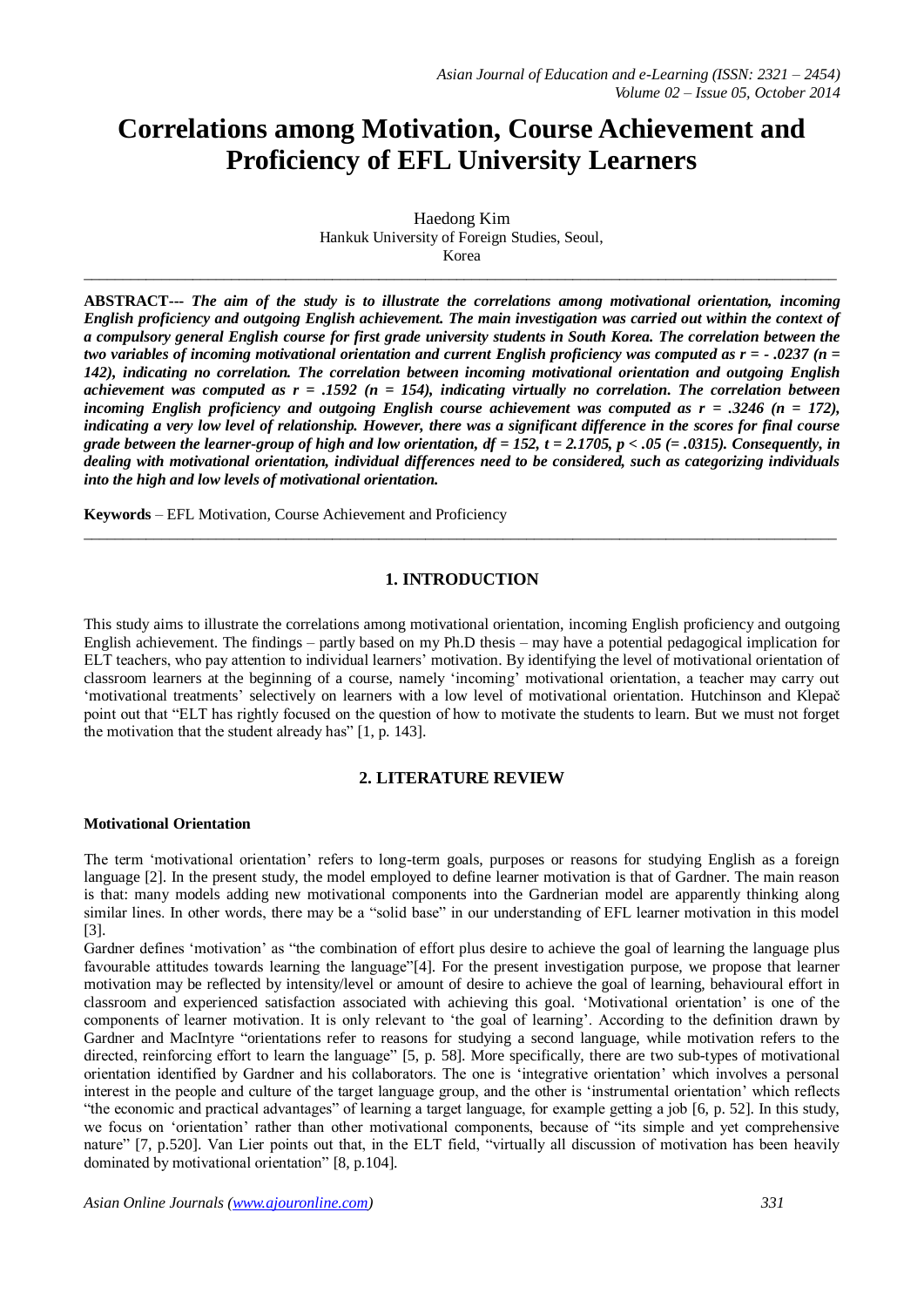Since we focus on a particular 'type' of motivational component, our concern is not the question: 'which types of motivation/orientation do the learners have?' but the question: 'whether the learners are more or less motivated?' In other words, this study concentrates on different 'levels' or 'amounts' of motivational orientation (of Gardner type) not their different 'types' or 'kinds'. Consequently, in this study, the term 'level of motivational orientation' - and 'learners of high/low orientation or motivation' - is used when we are talking about amount of motivation - whether within the various sub-types of orientation or not).

# **Individual Differences**

In considering 'individual differences' in motivational orientation, there may be two possible ways of categorizing individual learners. One way is to divide the learners according to 'level' of motivational orientation, and the other way is to categorize them on the basis of 'type' of orientation. In other words, the former divides the learners into groups of high and low orientation, whereas the latter categorizes them as integratively and instrumentally oriented groups.

In the present investigation, we adopt the former way, for the following. First, as Finocchiaro and Brumfit argue "'instrumental' and 'integrative' should not be considered as standing at different ends of the learning process. Both types of motivation should be fostered in the language classroom" [9, p. 34)]. Gardner and MacIntyre also point out, "someone who is oriented to learn a language for integrative reasons might well recognize the instrumental value of learning the language and vice versa" [10, p.58]. Ellis mentions that "Learners can, of course, have both integrative and instrumental motivation (a possibility not clearly allowed for in the earlier work but acknowledged in the latter)" [11, p. 510]. In this aspect, it would be better to avoid a strict bipolar view of the two types of motivational orientation. Second, the categorization of integratively and instrumentally orientated learners would be preferable if a 'comparative' study were to be designed and the results obtained from different settings, such as bilingual vs. monolingual or bicultural vs. monocultural. In the present study, however, only one context is selected, and the chosen South-Korean context is a racially homogeneous and primarily monolingual society. It seems suitable, therefore, for us to categorise the learners based on their levels, i.e. high and low level, of orientation. Third, we hold that categorizing the learners by levels of motivational orientation may reflect more truly the reality of an ordinary classroom. A classroom usually has learners of high and low level of motivational orientation, regardless of the group's preference for any particular type of orientation.

It has been documented that achievement in foreign/second language learning can be facilitated by motivation. It has also been reported that learners' interest in school-subject and learning achievement is correlated. For instance, Bloom reviews various studies reporting the relationship between primary or secondary school learners' interest in the 'schoolsubject', such as mathematics and foreign language, and academic achievement, measured by test scores or course grades [12]. The average correlation that he found was about .31. Although the actual level of correlation reported is very low, there still exists a certain level of correlation.

In this study, what we focus on is one of the learners' motivational components, namely orientation. In other words, we do not assess other various components of the learners' motivation that can influence achievement.

# **3. METHODOLOGY**

## **Setting**

The target course for the main opinion survey was a general English course for first grade university students in South Korea. It is compulsory in most universities in South Korea for first grade students to take a two-credit or three-credit (two or three hours per week for 16 weeks) general English course. Emphasis in the course is on the development of communicative ability. In some universities, English is the sole medium of instruction in the course. In some universities students there are 20 to 30 students in a classroom, whereas in others there are over 40.

First grade students have had minimum of six years English learning in secondary school. Most of them have had little opportunity to use English outside the classroom, since it is rarely used for social interaction in South Korea. A limited number of students attend private institutes for extra classes in English.

The aim of the course, identified by the course syllabus, was to practice communication in English. None of the syllabuses mentioned the development of grammar as a course aim. The syllabus content and the class schedule followed topics of the chosen coursebook. Classroom work included individual, pair, small group and whole class activities, and classes were conducted entirely in English.

## **Participants**

A total of 308 learners took part in the main survey on motivational orientation at the beginning of the course. A total of 231 learners supplied their English test scores on a nation-wide university entrance examination in the main questionnaire. A total of 250 learners' final course grades from colleague-teachers, including this teacher-investigator, were obtained.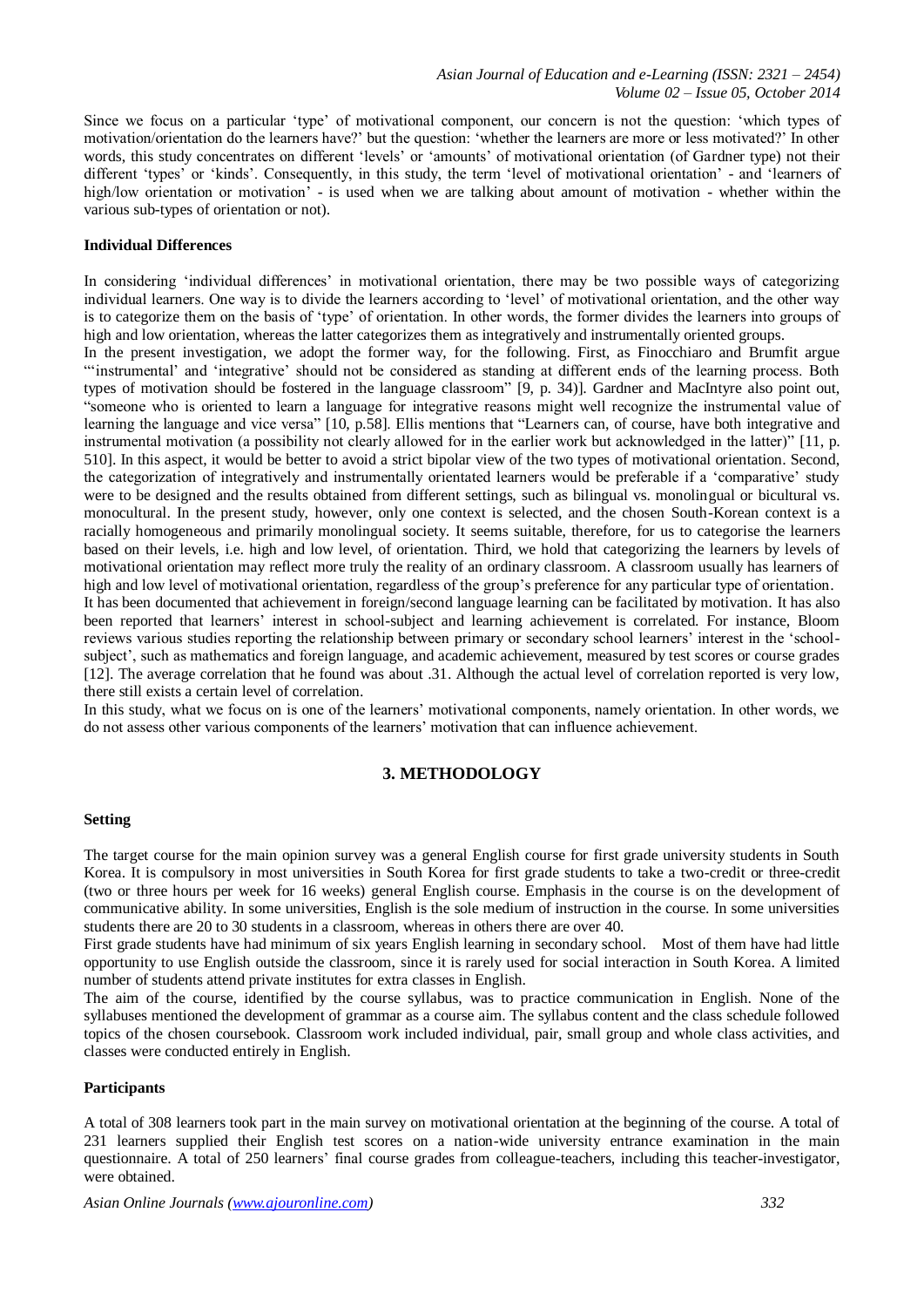#### **Instruments and Procedures**

The learners were asked to rate how far they agreed on the importance of each of the eight items representing motivational orientation. Four instrumental and four integrative items were mixed and presented in a random order: the integrative items were the 1st, the 4th, the 6th and the 8th. Ratings were on a 7-point Likert-scale on which  $1 = \frac{full}{y}$ *disagree*, 2 = quite *disagree*, 3 = *disagree,* 4 = *not sure*, 5 = *partly agree*, 6 = *mainly agree*, and 7 = *fully agree*. The items were as follows; Studying English can be IMPORTANT to me because 'it will allow me to be more at ease with people who speak English', 'it will someday be useful in getting a good job', 'it will make me a more knowledgeable (about my major-study) person', 'I will be able to participate more freely in the activities of other cultural people', 'other people will respect me more if I have a knowledge of English', 'it will allow me to meet and talk with more and varied people', 'I'll need English to get a good exam result such as TOEFL or TOEIC', and 'it will enable me to better understanding and appreciate other countries' art and literature'.

Nine course-teachers had distributed and collected questionnaires in the classroom during the second week of the course. English was used to explain the purpose of the survey to the learners, as the medium of instruction in the course was English. After collecting the data, the questionnaire items were evaluated (invalid or missing responses were excluded in the evaluation-analysis).

For the four items representing integrative orientation, Cronbach's alpha was computed as  $\alpha = .7502$  (n = 301 learners), and for the four items representing instrumental orientation as  $\alpha$  = .6289 (n = 304 learners). The results indicated an acceptable level of item reliability. For the eight items of orientation, the optimal number of factors, identified by a scree plot from the factor analysis, was one. The conditions for the factor analysis were met since Kaiser-Meyer-Olkin measure = .815, Bartlett significance < .001. The results of the correlations between the items revealed that the two orientations were positively correlated, so indicated that the learners of the main survey had both instrumental and integrative orientation.

We also referred to students' SAT (Scholastic Ability Test) in English - SAT is an examination required throughout the country for university entrance in South Korea. A course grade was given, on the basis of mid-term and final examinations, assignments, class attendance, and class-work participation.

## **4. FINDINGS**

We measured the correlations between the level of incoming orientation with the degree of incoming English proficiency, and with the degree of outgoing final course grades.

#### **Correlation between orientation and incoming English proficiency**

The correlation between incoming orientation and incoming English proficiency was calculated by correlating an individual's mean score over the eight orientation items with his or her English test score (expressed out of a maximum of 100 and a minimum of 0). A total of 142 learners' paired data was submitted to Pearson r. The correlation was computed as r = - .0237, indicating no correlation between the two variables of incoming orientation and current English proficiency.

We checked the descriptive statistics of the mean English test score in each group of orientation. The group of high orientation showed a slightly higher mean score ( $M = 85.0714$ ,  $SD = 7.1646$ ,  $n = 70$  learners) than the group of low orientation ( $M = 83.3976$ ,  $SD = 7.6182$ ,  $n = 72$  learners) with a mean difference of 1.6739. For a significance test, we carried out an independent *t*-test, with the group of orientation as the independent variable and the English test score as the dependent variable. The one prerequisite of the homogeneity of variances for the test was met as Levene's test  $F =$ 2.1448,  $p = 0.1453$ . The other prerequisite of the normality of scores was not met, as the two separate Kolmogorov-Smirnov one sample tests revealed a significant result in one test. The result indicates that there was no significant difference in the English test scores between the learner-groups of high and low orientation,  $df = 140$ ,  $t = 1.3479$ , *p*  $=.1799.$ 

## **Correlation between orientation and outgoing English achievement**

The correlation between incoming orientation and outgoing English achievement was calculated by correlating an individual's mean score over the eight orientation items with his or her final course grade (grade 'A +' was transformed into score of '11' and grade 'F' into score of '0'). A total of 154 learners' paired data was submitted to Pearson r. The correlation was computed as  $r = 0.1592$ , indicating virtually no correlation between the two variables of incoming orientation and outgoing English achievement.

We checked the descriptive statistics for the mean course grade in each group of orientation. The group of high orientation received a better course grade ( $M = 7.3333$ ,  $SD = 2.2583$ ,  $n = 81$  learners) than the group of low orientation  $(M = 6.5068, SD = 2.4671, n = 73)$ , with a mean difference of .8265, a difference of almost one grade. For a significance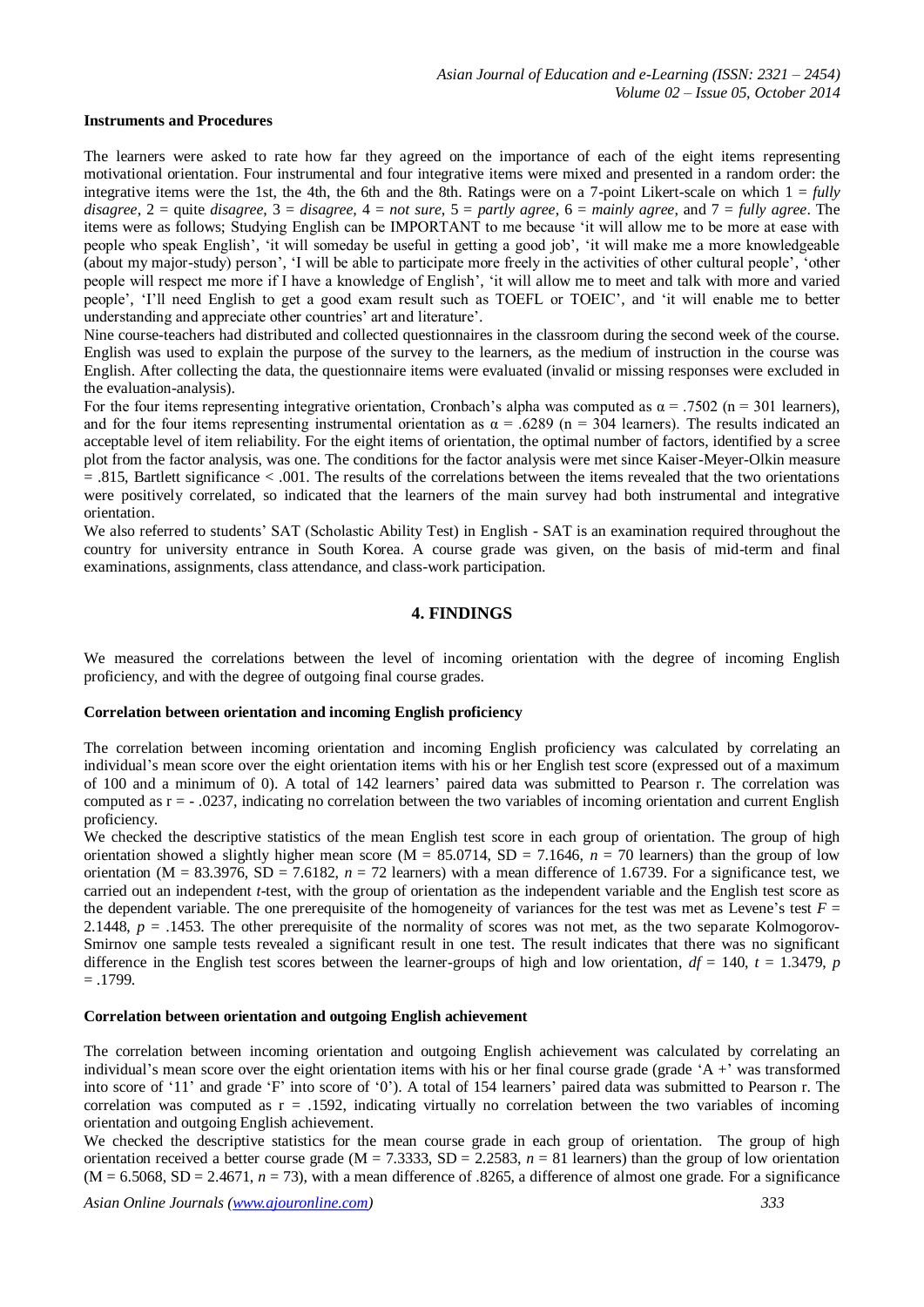test, we carried out an independent *t*-test, with the group of orientation as the independent variable and the grade-score as the dependent variable. The two prerequisites of homogeneity of variances and normality of scores for the test were met, as Levene's test  $F = .4161$ ,  $p = .5199$  and there were no significant results from the two separate Kolmogorov-Smirnov one sample tests. The result shows that there was a significant difference in the scores for final course grade between the learner-group of high and low orientation,  $df = 152$ ,  $t = 2.1705$ ,  $p < .05$  (= .0315).

## **Correlation between incoming English proficiency and outgoing English achievement**

The correlation between incoming English proficiency and outgoing English course achievement was calculated by correlating an individual's English test score with his or her score for final course grade. A total of 172 learners' paired data was submitted to Pearson r. The correlation was computed as  $r = 0.3246$ , indicating a very low level of relationship between the two variables of incoming English proficiency and outgoing English course achievement.

However, this level of correlation between incoming proficiency and outgoing achievement was relatively higher than the level of correlation between incoming orientation and outgoing achievement. Moreover, the nation-wide English proficiency test did not measure speaking proficiency, whereas over 40 % of the course grades were dependent upon oral interviews, i.e. speaking proficiency. Therefore, the correlation between incoming proficiency and outgoing achievement for this group of learners may be interpreted as showing a moderate level of relationship. (Partly due to the discrepancies of the evaluated areas of English ability and the size of total population between the nation-wide test and the course grade within a class, a repeated-measure ANOVA for a significance test was not carried out.)

## **5. CONCLUSION**

The results showed that: There was no correlation between incoming orientation and incoming English proficiency  $(r = -1)$ 

.0237). There was virtually no correlation between incoming orientation and outgoing English achievement  $(r = .1592)$ . There was a very low level of correlation between incoming English proficiency and outgoing English course achievement  $(r = .3246)$ . The following may be suggested, from the results of the correlations and significance tests, the learners' incoming level of motivational orientation was not related to their current or previous level of English proficiency. A learner with a high level of incoming motivational orientation tended to be more positive in the classroom. Perhaps, this behaviour in turn might have helped to develop his or her English ability, and so outgoing level of English achievement might then be attributed to incoming motivational orientation. A learner with a high level of current English proficiency might use classroom materials more efficiently. This would help him or her achieve a better grade at the end of English course. It might also help to create a positive language learning experience and so sustain motivation.

Finally, we propose that i) we need to use two or more equivalent English tests to detect changes (or development) in the English proficiency of individual learners through the course period, ii) we need to estimate not only learners' incoming motivational orientation but also their outgoing motivational orientation to be specific about the effects of incoming and outgoing orientations on outgoing English development, and iii) it may be desirable to estimate not only motivational orientation but also other motivational components (or other variables of individuals) to check the relative effect of orientation on outgoing English development.

## **6. ACKNOWLEDGEMENT**

This research is financed by Hankuk University of Foreign Studies Research Fund 0f 2014.

## **7. REFERENCES**

- [1] Hutchinson, T. and Klepač, M., The communicative approach: A question of materials or attitudes?, *System*, 1982, pp. 135-143.
- [2] Gardner, R. C. and MacIntyre, P. D., An instrumental motivation in language study. Who says it isn't effective?, *Studies in Second Language Acquisition*, 1991, pp. 57-72.
- [3] Oxford, R. and Shearin, J., Language learning motivation: Expanding the theoretical framework, *The Modern Language Journal*, 1994, pp. 12-28.
- *Asian Online Journals (www.ajouronline.com) 334* [4] Gardner, R. C., *Social psychology and second language learning: The role of attitudes and motivation*, 1985, London: